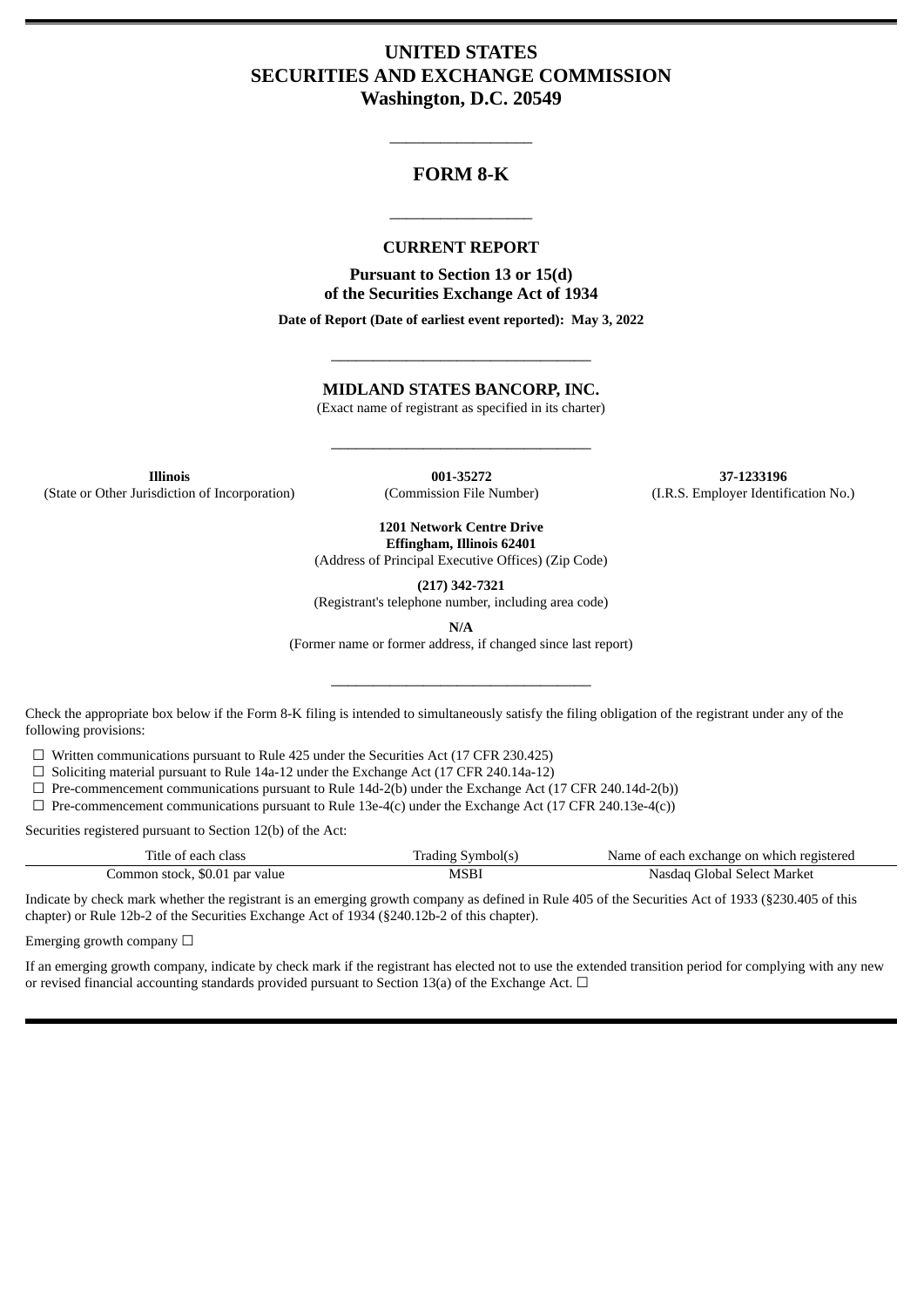#### **Item 8.01. Other Events.**

On May 3, 2022, the Company announced that its Board of Directors declared a quarterly cash dividend of \$0.29 per share of its common stock. The dividend is payable on or about May 23, 2022, to shareholders of record on May 13, 2022.

A copy of the press release announcing the dividend is attached hereto as Exhibit 99.1.

#### **Item 9.01. Financial Statements and Exhibits.**

**(d) Exhibits.**

| <b>Exhibit No.</b><br><b>Description</b> |  |
|------------------------------------------|--|
|------------------------------------------|--|

| 99.1 | <u>Press Release of Midland States Bancorp, Inc., dated May 3, 2022</u>     |
|------|-----------------------------------------------------------------------------|
| 104  | Cover Page Interactive Data File (embedded within the Inline XBRL document) |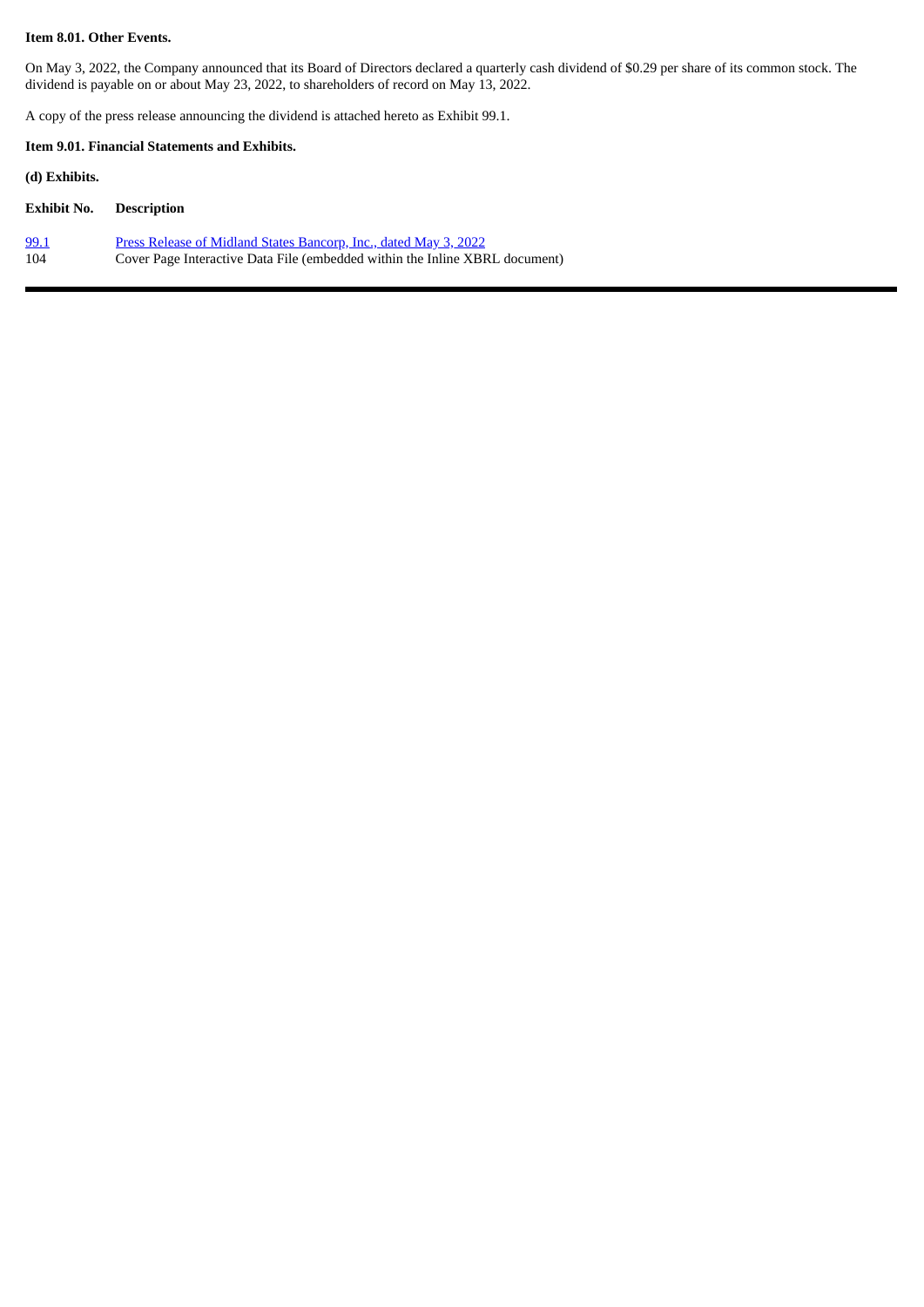### **SIGNATURE**

Pursuant to the requirements of the Securities Exchange Act of 1934, the registrant has duly caused this report to be signed on its behalf by the undersigned hereunto duly authorized.

#### **Midland States Bancorp, Inc.**

Date: May 3, 2022 By: /s/ Douglas J. Tucker Douglas J. Tucker Senior Vice President and Corporate Counsel